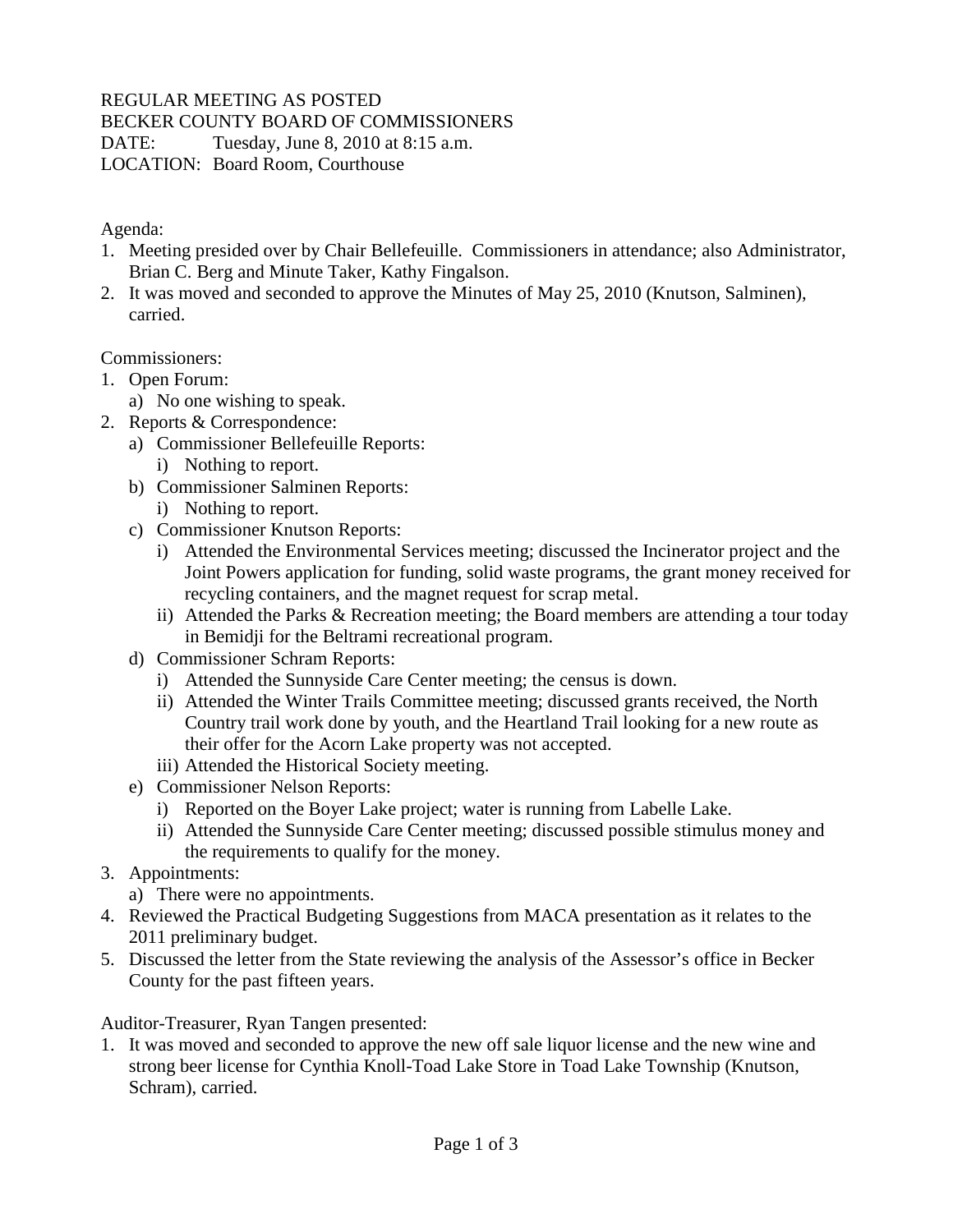Finance Committee Minutes, Ryan Tangen presented:

- 1. It was moved and seconded to approve the Claims with the over 90 day claim for Denis Arens due to negotiations and the Auditor's Warrants for 5/24/10 in the amount of \$4,116,166, 5/25/10 in the amount of \$2,654.17 and 6/1/10 in the amount of \$19,358.38 (Nelson, Salminen), carried.
- 2. The Human Services claims were reviewed and it was recommended to approve as presented. It was moved to approve the Human Services claims (Salminen). The motion was withdrawn.
- 3. It was recommended by the Finance Committee to approve the Environmental Service's requests to accept the low quote for the 5 year Demo Landfill Plan, to accept the low quote for the Storm Water Plan Permit, and to approve the purchase of a skid steer electro-magnet for scrap metal.
- 4. It was recommended by the Finance Committee to approve the Highway's requests for bid summaries for SAP 03-611-12 and SAP 03-654-05 and to continue the process to replace the vacant maintenance superintendent position.
- 5. A short discussion was held regarding the beginning of the 2011 budget process.
- 6. It was moved and seconded to approve the purchase of a cell phone with data service to be used during the election season for an estimated cost of \$350 for service through December and \$200 for the phone (Salminen, Nelson), carried.
- 7. It was recommended by the Finance Committee to forgo the membership with the Chamber of Commerce for 2010 and to reevaluate the \$1,114 membership during the 2011 budget process.
- 8. A discussion on DL Mountain was held; a meeting was held with Mr. Bekkerus. At this point a timeline needs to be established for possible funding sources.

Assessor, Steve Skoog presented:

1 . It was moved and seconded to approve the abatements for (1) PIN 06.0517.513 in Cormorant Township for \$170, \$340, and \$594; (2) PIN 15.0022.000 in Height of Land Township for \$342 (3) PIN 15.0021.001 in Height of Land Township for \$52; (4) PIN 15.0022.001 in Height of Land Township for \$28; (5) PIN 31.0062.000 in Spruce Grove Township for \$(82); and (6) PIN 49.1970.000 in Detroit Lakes for \$1,396 (Knutson, Salminen), carried.

Environmental, Steve Skoog presented:

- 1 . It was moved and seconded to approve the low quote from Widseth Smith Nolting in the amount of \$6,000 for the 5 year Demo Landfill Plan permit (Salminen, Nelson), carried.
- 2 . It was moved and seconded to approve the low quote from Wenck Associates in the amount of \$1,985 for the Storm Water Plan permit (Salminen, Knutson), carried.
- 3 . It was moved and seconded to approve the purchase of a electro-magnet for the skid steer to separate scrap ferrous metal in the amount of \$15,745 plus tax (Knutson, Schram), carried.

Highway, Brad Wentz presented:

- 1. It was moved and seconded to approve Resolution 06-10-1A awarding Project S.P. 03-611-12 to the low bid from Knife River Materials in the amount of \$1,830,669.03 pending approval from the MNDOT EEO office (Salminen, Schram), carried.
- 2. It was moved and seconded to approve Resolution 06-10-1B awarding Project SAP 03-654-05 to the low bid from Central Specialties, Inc. in the amount of \$621,379.80 (Salminen, Schram), carried.
- 3. It was moved and seconded to approve Resolution 06-10-1C authorizing the County Engineer to advertise and hire one regular full-time employee to fill the Maintenance Superintendent vacancy (Salminen, Nelson), roll call: Knutson, no; Schram, no; Nelson, yes; Bellefeuille, yes; and Salminen, yes, carried.